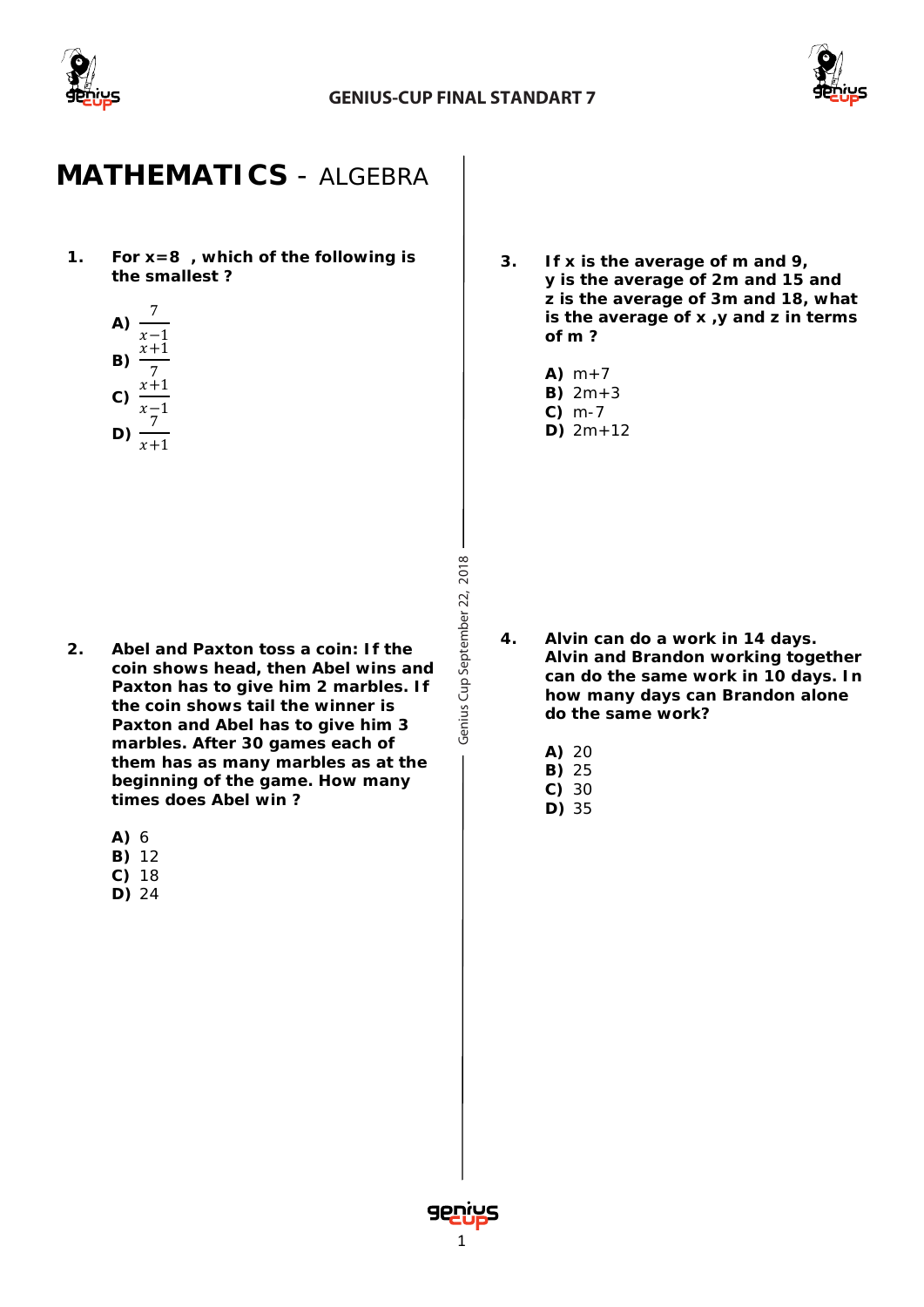



- **5. A bottle of lemonade consists of 6% of lemon juice. A bottle of strawberry juice consists of 14% pure strawberry. If we mix these two bottles of juice, what is the percentage of pure juice concentration?**
	- **A)** 10%
	- **B)** 14%
	- **C)** 6%
	- **D)** 20%

- **6. A ball bounced 4 times, reaching two-thirds of its previous height with each bounce. After the fourth bounce, the ball reached a height of 48 cm. How high was the ball when it was dropped?**
	- **A)** 2 meter
	- **B)** 1.62 meter
	- **C)** 2.43 meter
	- **D)** 2.06 meter

Genius Cup September 22, 2018 Cup September 22, 2018

- **7. What is the value of x ?**  $\frac{x-2}{3} - \frac{x-2}{2} = -1$ 
	- **A)** 8
	- **B)** -8
	- **C)** 4 **D)** -4

**8. Ahmed and John are brothers. Ahmed is 4 years old and John is 13 years old. What age will each brother be when John is twice as old as Ahmed?**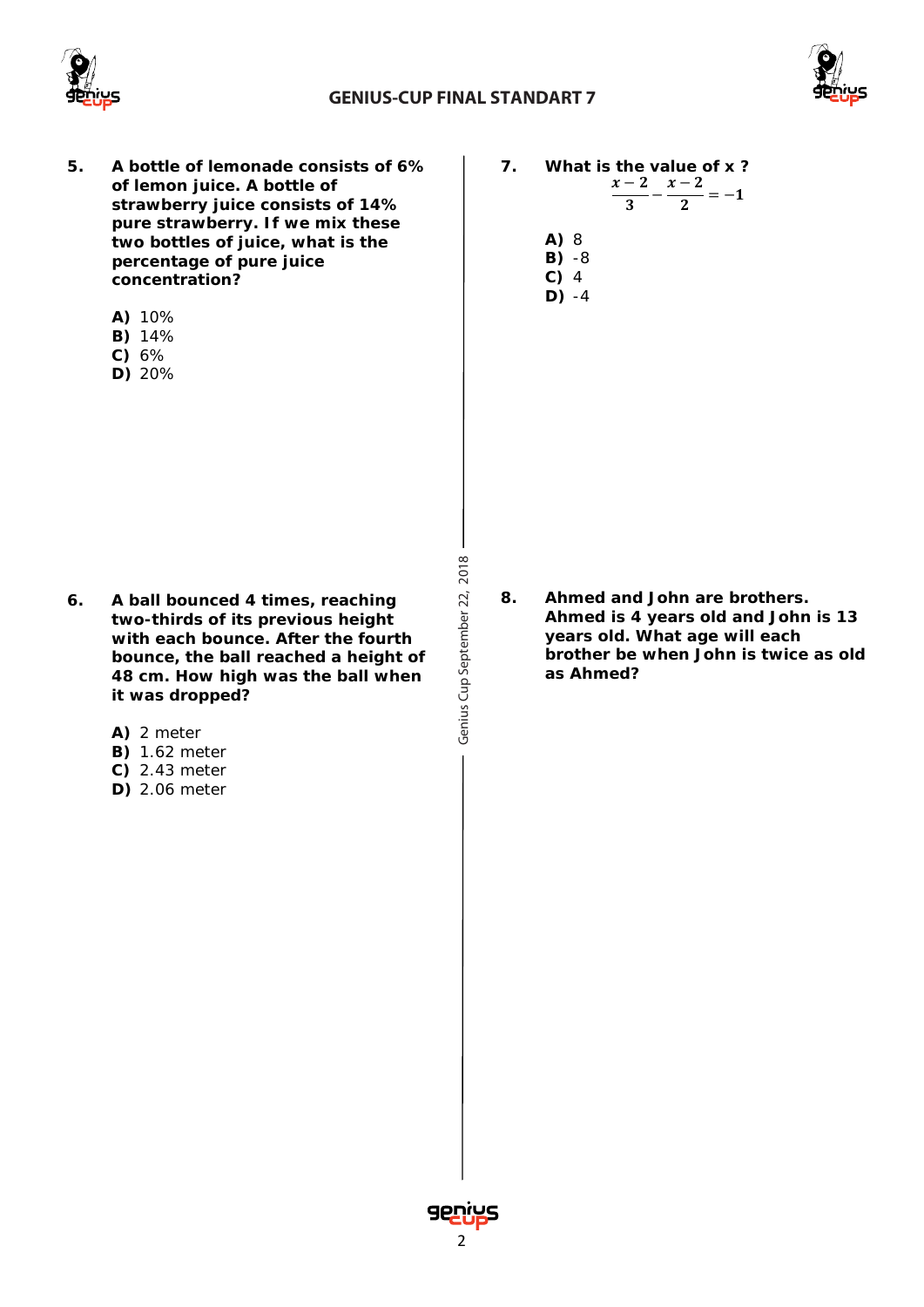



# **NUMBER THREORY**

- **9. How many digit 9's are there in this number 1098 – 98** 
	- **A)** 98
	- **B)** 89
	- **C)** 100
	- **D)** 10

- **10. What is the last digit of this number 98<sup>9</sup> – 8?** 
	- **A)** 0
	- **B)** 8
	- **C)** 6
	- **D)** 4

**11. Mahmoud plays with numbers. He produces a sequence of positive integers by following two rules. He starts with a positive integer, then applies the appropriate rule to the result, and continues like this.**

> **Rule 1: If the integer is less than 10, multiply it by 9. Rule 2: If the integer is greater than 9, divide it by 2.**

**For example, 12,6,9,81,76,… Find the 9th term of the sequence that begins 64,32,…** 

- **A)** 9
- **B)** 81
- **C)** 36
- **D)** 72

Cup September 22, 2018

Genius Cup September 22, 2018

- **12.** *p* **and 2***p* **- 1 are prime numbers. How many consecutive prime numbers** *p* **satisfying that condition?**
	- **A)** 3
	- **B)** 2
	- **C)** 1 **D)** 4
- senius Cenius II and the contract of the contract of the contract of the contract of the contract of the contract of the contract of the contract of the contract of the contract of the contract of the contract of the contr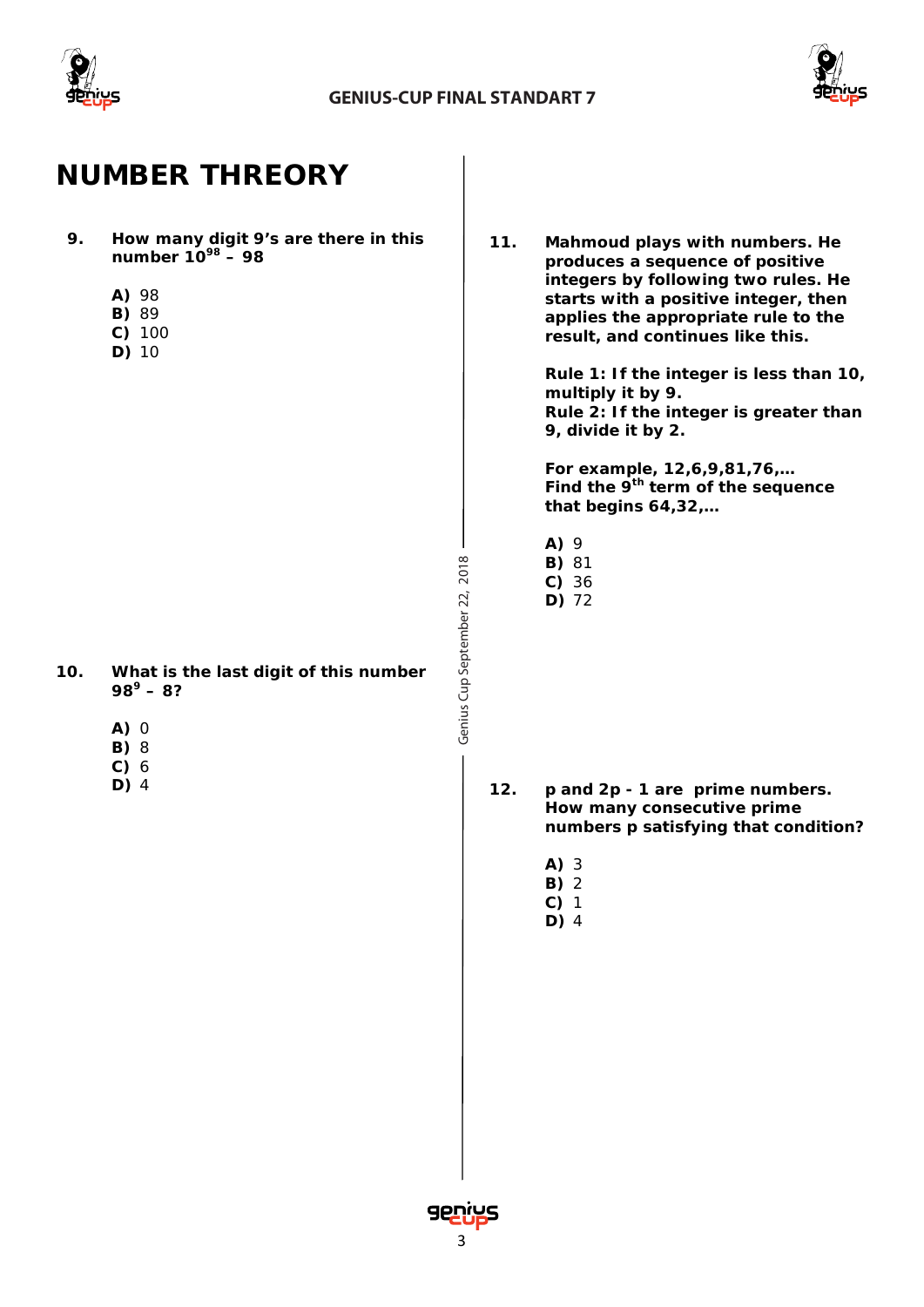

Genius Cup September 22, 2018



- **13. How many odd divisors does 22 have?** 
	- **A)** 4
	- **B)** 3
	- **C)** 2
	- **D)** 1

- **14. A teacher adds three different prime numbers and then he gets 16. What is the smallest prime that the teacher adds?**
	- **A)** 5
	- **B)** 2
	- **C)** 3
	- **D)** 7

**15. A and B are two different digits. What is the least possible 3-digit sum?**



**A)** A33 **B)** A11 **C)** B33 **D)** B55

**16. A man has a rectangular field whose sides are 25m and 60m long respectively. He wants to place trees around the field with maximum same distance between two trees is. What is the least number of trees that the man needs?**

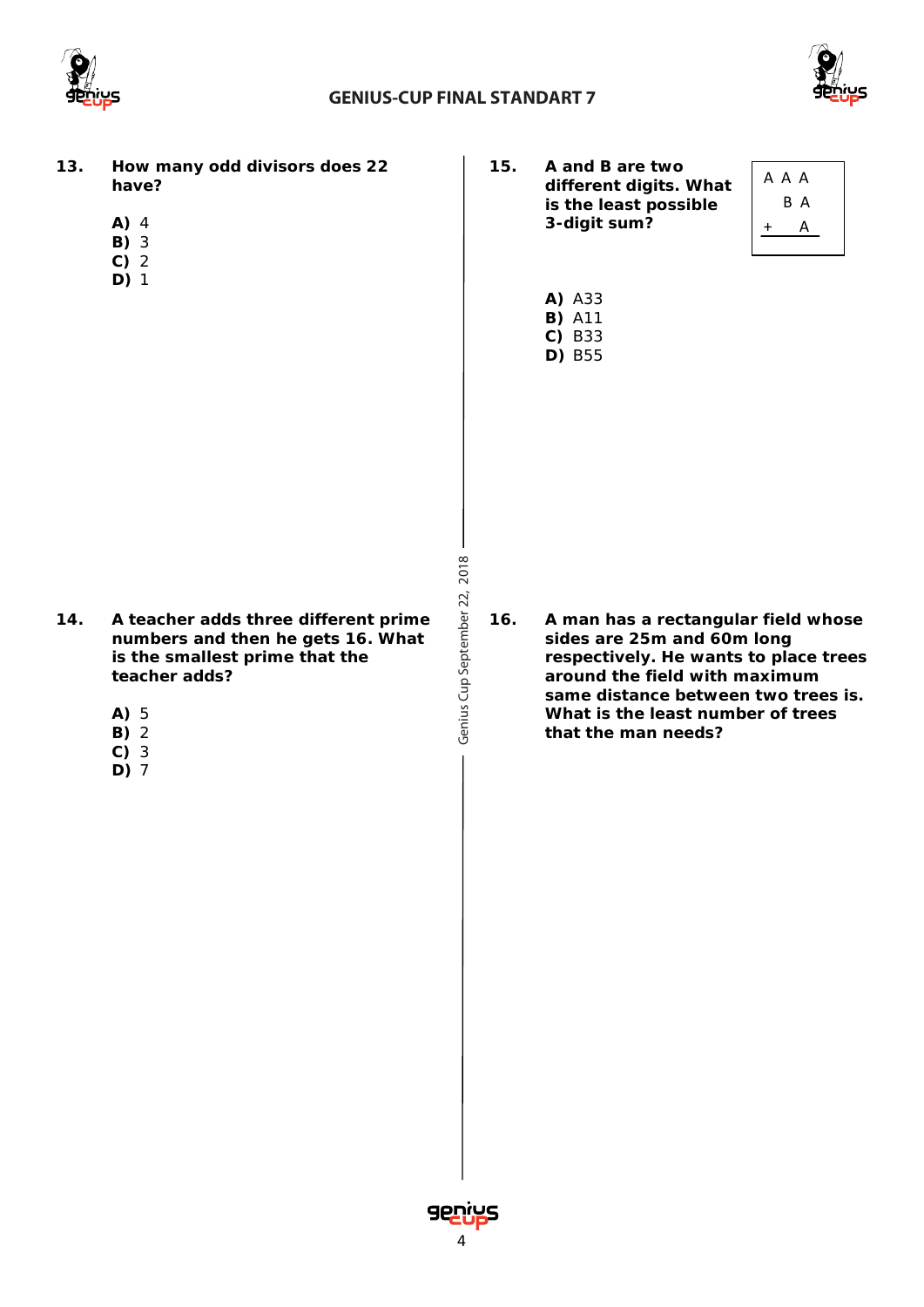



# **GEOMETRY**

**17. Two squares of different sizes overlapped as shown in the given figure. What is the difference between non-overlapping areas?**



- $C)$  22  $cm<sup>2</sup>$
- **D)** 24  $cm<sup>2</sup>$

**18. What is the area of the polygon ABCDEF in square units? A)** 24 **B)** 30 **C)** 46 **D)** 66  $A \sim 6 \sim B$  $D \longrightarrow C$  $_{\sf F}$   $\sqcup$   $_{\sf F}$ 6 9 5 4

- **19. A square and a triangle have equal perimeters. The lengths of the three sides of the triangle are 6.2 cm, 8.3 cm and 9.5 cm. What is the area of the square?**
	- **A)** 24 cm<sup>2</sup>
	- **B)** 32 cm<sup>2</sup>
	- **C)** 48  $cm<sup>2</sup>$
	- **D)** 64  $cm<sup>2</sup>$

Cup September 22, 2018

Genius Cup September 22, 2018

**20. The large circle has diameter AC. The two small circles have their centers on AC and just touch at O, the** 



**center of the large circle. If each small circle has radius 1, what is the value of the ratio of the area of the shaded region to the area of one of the small circles?**

- **A)** between a half and 1
- **B)** 1
- **C)** between 1 and 1.5
- **D)** cannot be determined from the information given

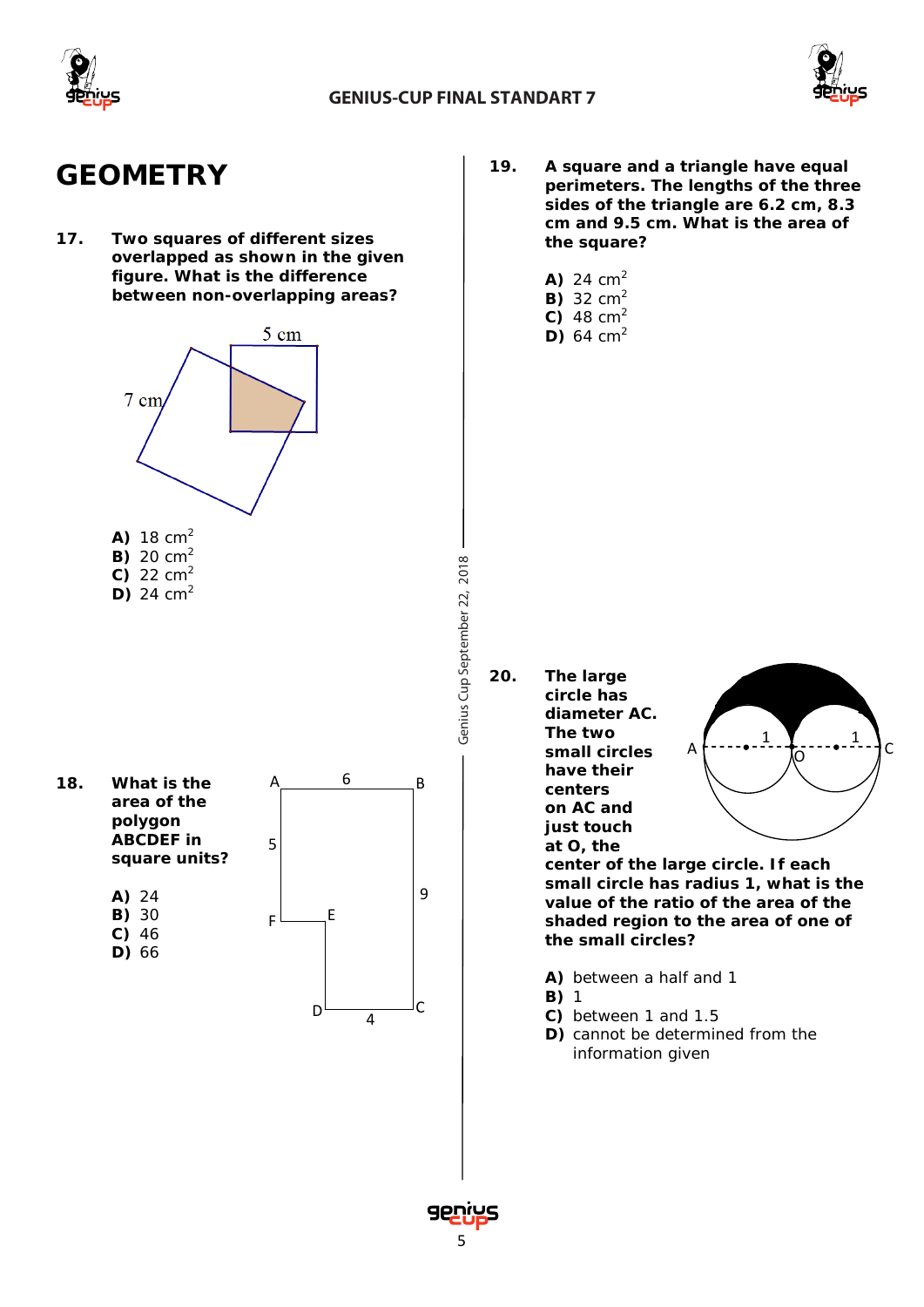

### **GENIUS-CUP FINAL STANDART 7**



**21. What is the area of the shaded region ABCE in parallel ogram ABCD? A)** 80 cm<sup>2</sup>

> **B)** 64 cm<sup>2</sup> **C)** 48 cm<sup>2</sup> **D)** 24  $cm<sup>2</sup>$



- Genius Cup September 22, 2018 Cup September 22, 2018
- **22. An artist has 14 cubes, each with an edge of 1 meter. He stands them on the ground to the form sculpture as shown. He paints the exposed surface of the sculpture. How many square meters does he paint?**



- **A)** 21
- **B)** 25
- **C)** 33 **D)** 37

**23. In the figure, angle A, angle B and angle C are right angles. If <AEB**   $=40^\circ$  and  $\overline{)$ , <BED = <BDE What is **the angle CDE?**



A) 80<sup>o</sup> **B)** 85°  $C) 90^0$ **D)** 95°

**24. A closed cylinder contains 27π cubic centimeter of water and is filled to half of its capacity. When the cylinder is kept vertical on the circular base, the height of the water in the cylinder is 3 cm. If the cylinder is placed horizontally, what will be the height of the water level?**

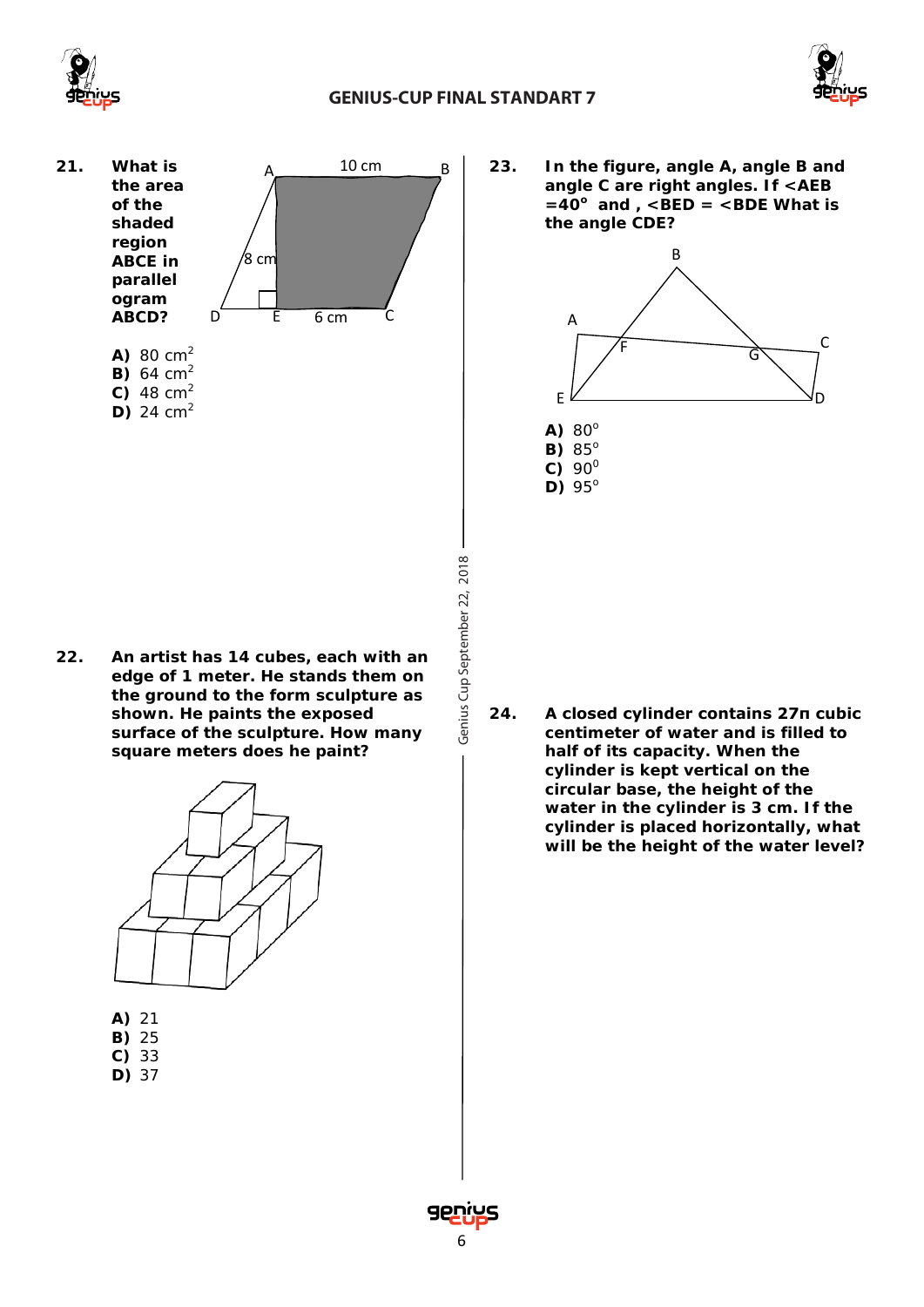

Genius Cup September 22, 2018



# **COMBINATORICS**

- **25. I am a two-digit number whose digit in the tenth place is 1 less than twice the digit in the ones place. When the digit in the tenth place is divided by the digit in the ones place, the quotient is 1 and remainder is 4. What number am I?**
	- **A)** 63
	- **B)** 72
	- **C)** 84
	- **D)** 95

**26. In a die, 1 and 6, 2 and 5, 3 and 4 appear on opposite faces. When 2 dice are thrown, product of the numbers appearing on the top and bottom faces of the 2 dice are formed as follows;**

> Number on top face of  $1<sup>st</sup>$  die x number on top face of 2<sup>nd</sup> die Number on top face of  $1<sup>st</sup>$  die x number on bottom face of 2nd die Number on bottom face of  $1<sup>st</sup>$  die x number on top face of 2<sup>nd</sup> die Number on bottom face of  $1<sup>st</sup>$  die x number on bottom face of 2<sup>nd</sup> die

**What is the sum of these 4 products?**

- **A)** 64
- **B)** 36
- **C)** 49
- **D)** 25

**27. Five circles are connected as shown. Two different colors are available. Each circle is to be colored and no two adjacent** 



**connected circles can have the same color. How many different patterns of coloring the circles are possible?**

- **A)** 2
- **B)** 8 **C)** 3
- **D)** 5

**28. Suppose in each day on a certain planet, there are only 8 hours and every hour has 30 minutes. What is the measure, in** 



**degrees, of the acute angle formed by the hour hand and minute hand at 2 o'clock?**

- **A)** 45
- **B)** 75
- **C)** 90 **D)** 115

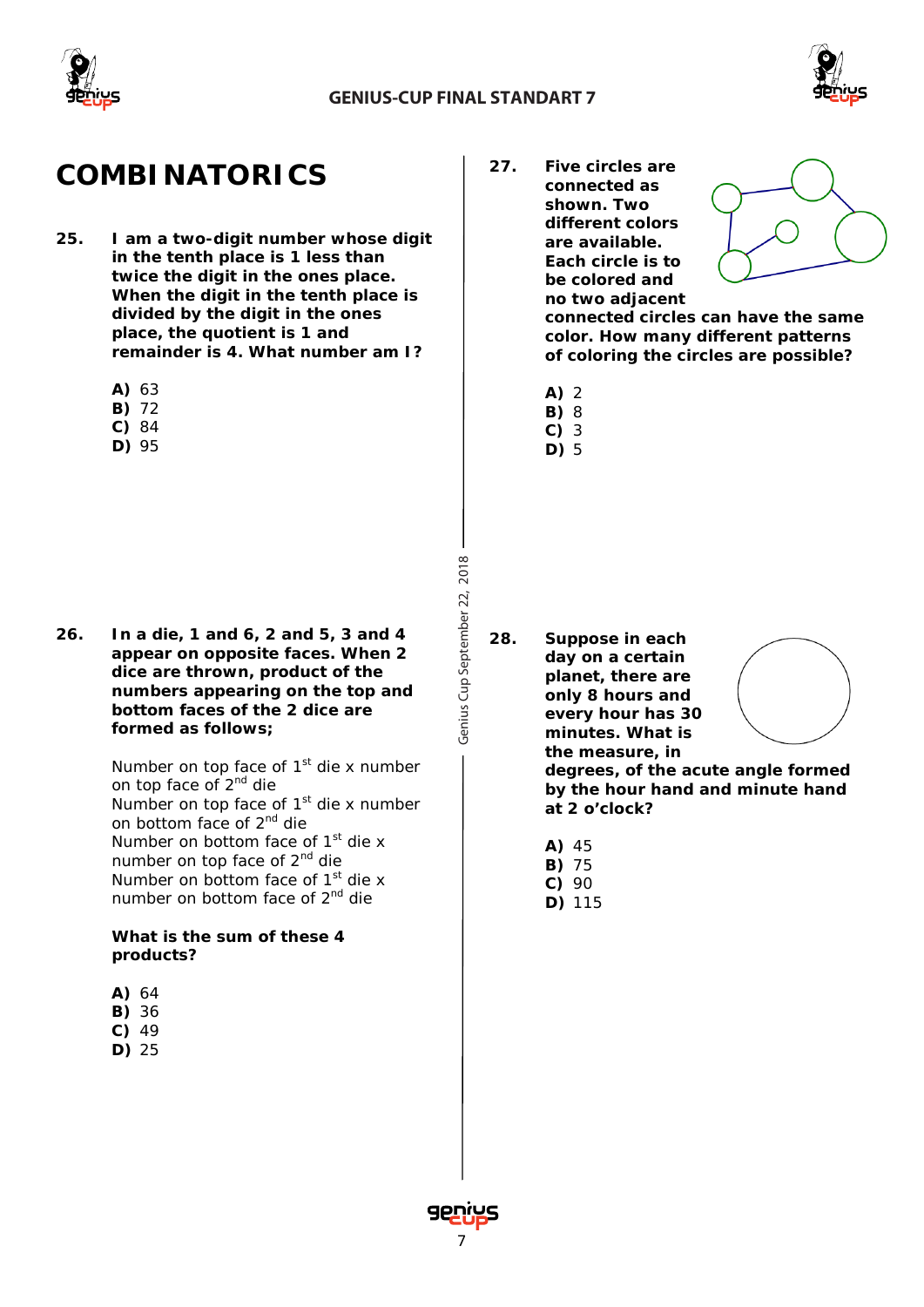

Genius Cup September 22, 2018



- **29. How many integers can be expressed as a sum of three distinct integers chosen from the set {5, 8, 11, 14}?** 
	- **A)** 3
	- **B)** 4
	- **C)** 5
	- **D)** 6

- **30. Construct a rectangle by putting together four squares with sides equal to 1, 1, 2, 3. What is the total area of the new rectangle?**
	- **A)** 14
	- **B)** 13
	- **C)** 15
	- **D)** 7

**31. A square floor is tiled with congruent square tiles. The tiles on the two diagonals of the floor are black. The rest of the tiles are white. If there are 81 black tiles, what is the total number of white tiles?**



**32. There are 40 grid points on the 4 by 7 grid diagram as shown, where the side of each small square is 1 cm. Starting from point P, an ant crawls from grid point to grid point along the grid lines, visiting each grid point exactly once before returning. What is the maximum length of its path, in cm?**



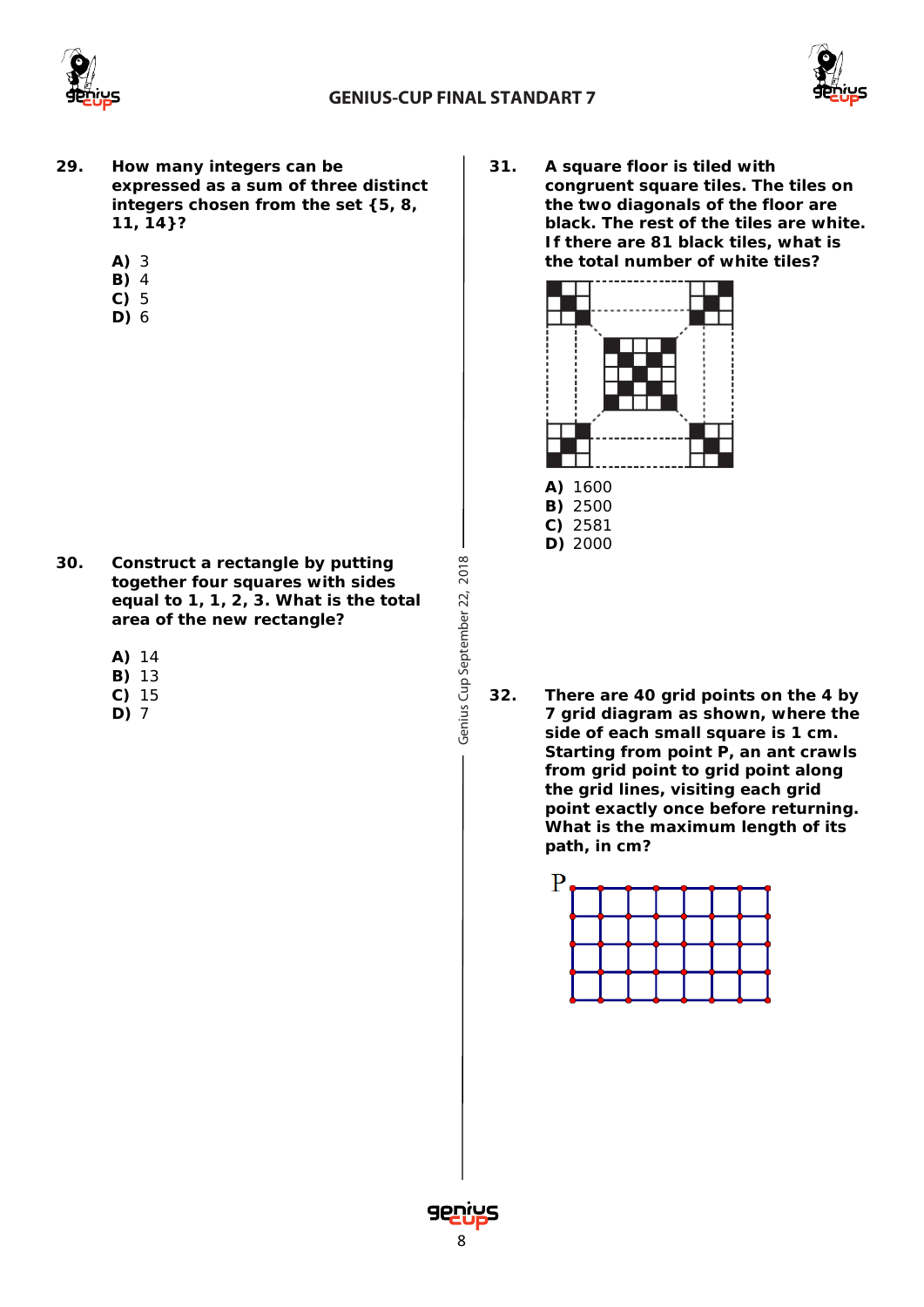

Genius Cup September 22, 2018



## **SCIENCE -** *SAYANSI*

**1. Which one of the following networks does not have a short circuit?**



**2. If gear A rotates three times in the direction shown in the figure,what will the direction and number of turns on wheel D be? (Number of**  teeth  $n_a = 24$ ;  $n_b = 18$  and  $R_p = 2R_c$ 



**B)** Clockwise ,2 **C)** Anti-clockwise , 1/2 **D)** Anti-clockwise, 2

**3. The system shown in the figure is in equilibrium. What is the mechanical advantage of the lever shown in the figure? (P is the load)**





- **4. Which type of lense is used to treat myopia?**
	- **A)** Convex lense
	- **B)** Plane lense
	- **C)** Concave lense
	- **D)** Biconvex Lense

**5. If the incidence angle is 900 , what should the reflected angle be?**



 $D)$  270 $^{\circ}$ 

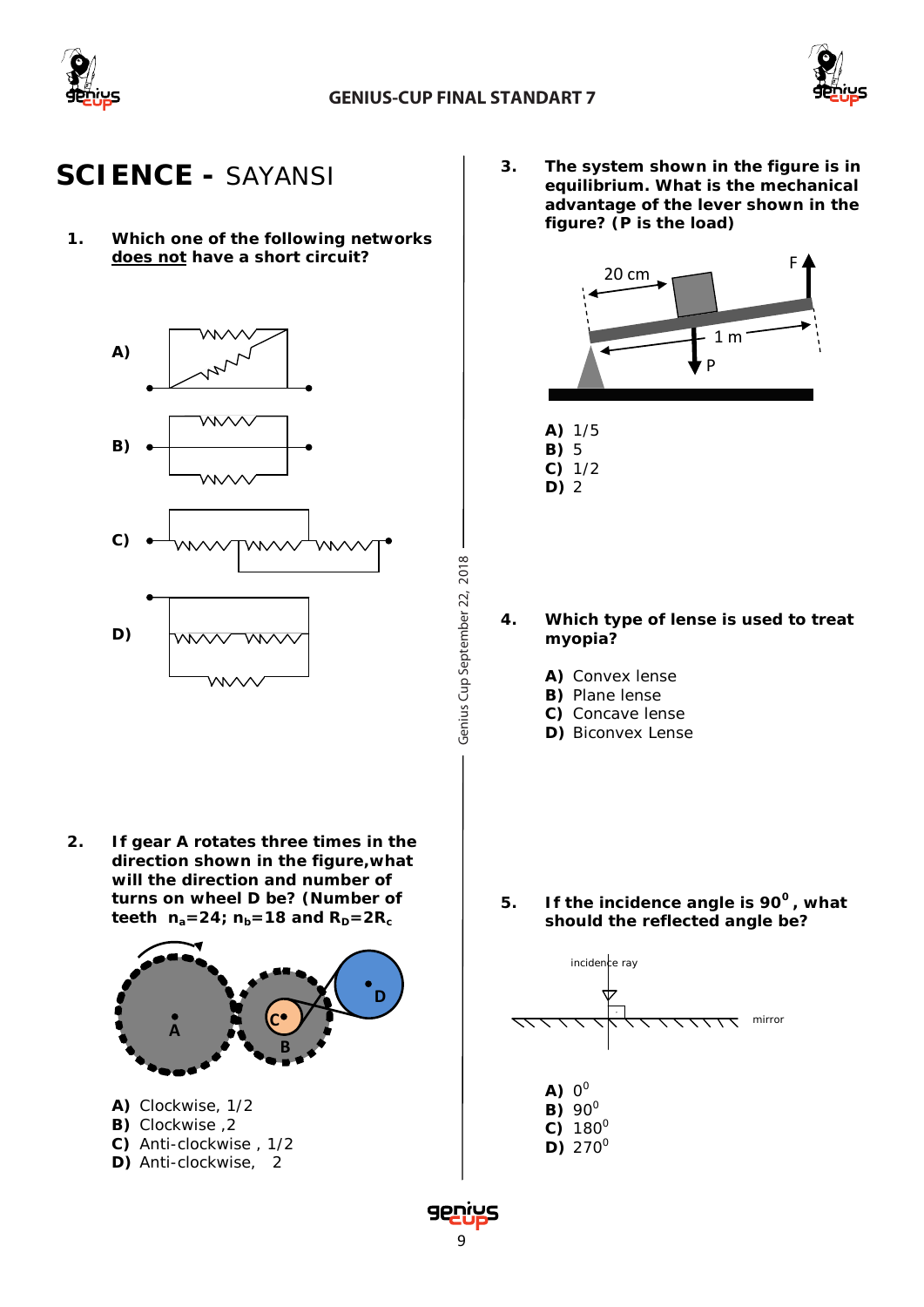



**6. What is the density of the mixture**  when we mix two liquids of<br>densities  $d_1 = 0.4$  g/cm<sup>3</sup> and densities  $d_1 = 0.4$  g/cm<sup>3</sup> **d2=0.8 g/cm3? (The volume of the second liquid is twice that of the first)**

- **7. As a candle burns in open air, it uses the gas called** 
	- **A)** oxygen
	- **B)** carbon dioxide
	- **C)** nitrogen
	- **D)** hydrogen



- **8.** K *J* **I I II II III III** 
	- **If the field lines of the magnets are as shown in the figure which one of the following may be correct for poles K,L and M?**

|     | <u>К</u> | ╘ | <u>М</u> |
|-----|----------|---|----------|
| Ι.  | S        | Ś | S        |
| п   | N        | S | N        |
| HL. | N        | N | S        |

- **A)** I Only
- **B)** II Only
- **C)** I and II
- **D)** II and III
- **9. What is the relationship between the brightnesses of lamps X,Y and Z?**



**10. Three blocks are raised up to different heights as shown below. what will the relationship between work done on the objects?** 



- **11. At 0<sup>0</sup> C, water is…….**
	- **A)** Solid
	- **B)** Liquid
	- **C)** Solid + Liquid
	- **D)** Liquid + Gas
- **12. Sugar dissolves in water, whereas naphtalene does not. In order to seperate a sugar - naphtelene**

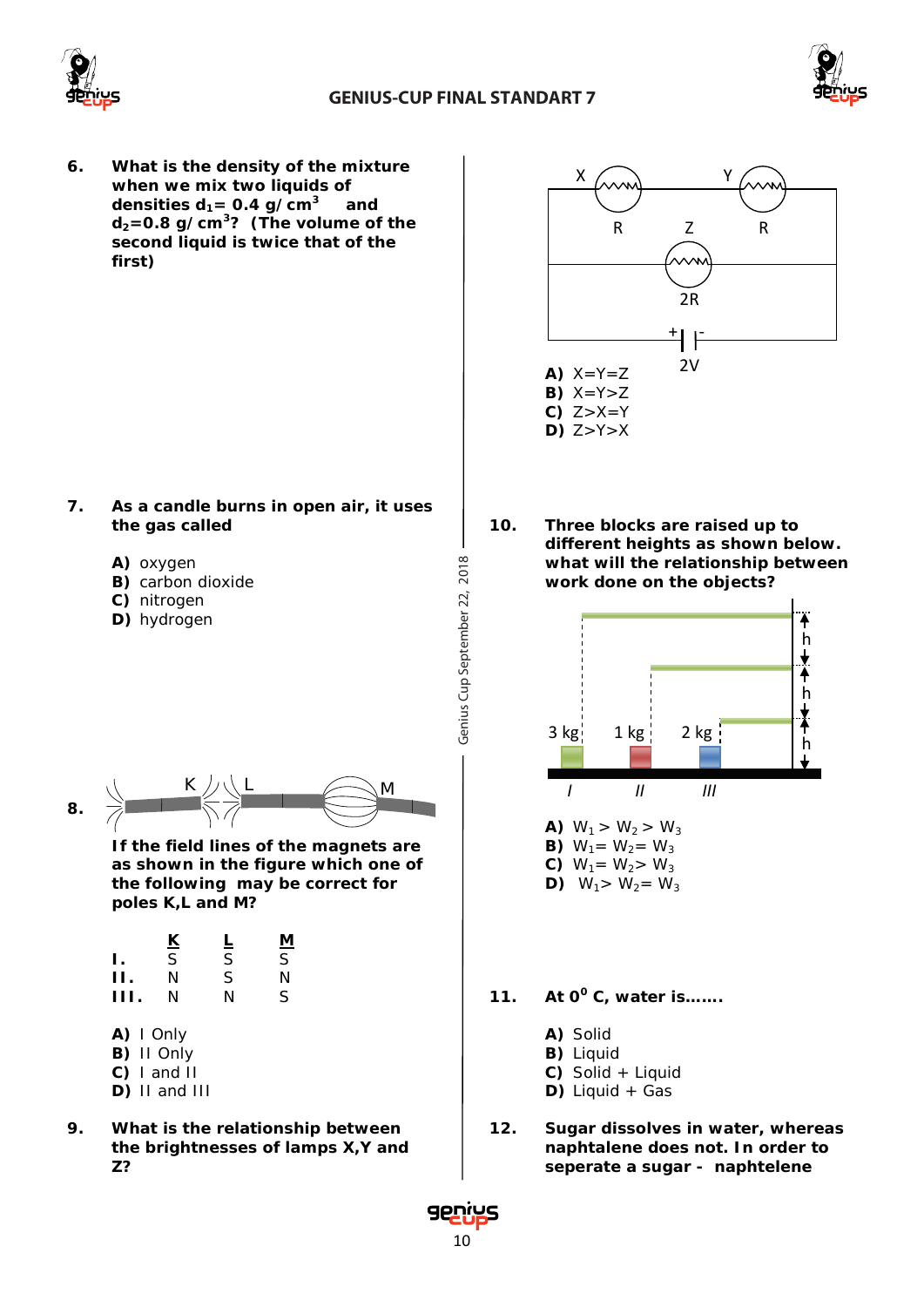

Genius Cup September 22, 2018



**mixture to obtain pure sugar, which of the following processes and in which sequence must be followed?** 

- **I. Evaporation**
- **II. Dissolution in water**
- **Filtration**
- **A)** III, II, I
- **B)** II, III,I
- **C)** I, III, II
- **D)** II, I, III

#### **13. Mushroom, yeast and penicillium are examples of**

- **A)** Non-green plants
- **B)** Non-sporing plants
- **C)** Pale green plants
- **D)** Plants with weak roots

#### **14. The washing away of top soil is termed as**

- **A)** soil conservation
- **B)** soil prevention
- **C)** soil erosion
- **D)** soil profile

### **15. Water is taken in the plants through the roots by a process called**

- **A)** transpiration
- **B)** osmosis
- **C)** diffusion
- **D)** photosynthesis
- **16. An example of egg laying mammal is**
- **A)** penguin
- **B)** ostrich
- **C)** whale
- **D)** duckbilled platypus

**17. The liver produces bile which is stored in the**

- **A)** pancreas
- **B)** duodenum
- **C)** pancreatic juice
- **D)** gallbladder

**18. Fruits which have tiny hooks are dispersal by**

- **A)** Animals
- **B)** Wind
- **C)** Self explosion
- **D)** Water

### **19. A frog has\_ type of fertilization**

- **A)** Internal
- **B)** External
- **C)** Internal and external
- **D)** Active

### **20. Culex mosquito causes**

- **A)** Elephantiasis
- **B)** Malaria
- **C)** Yellow fever
- **D)** Measles
- **21. Platelets are cells formed in the blood. They**